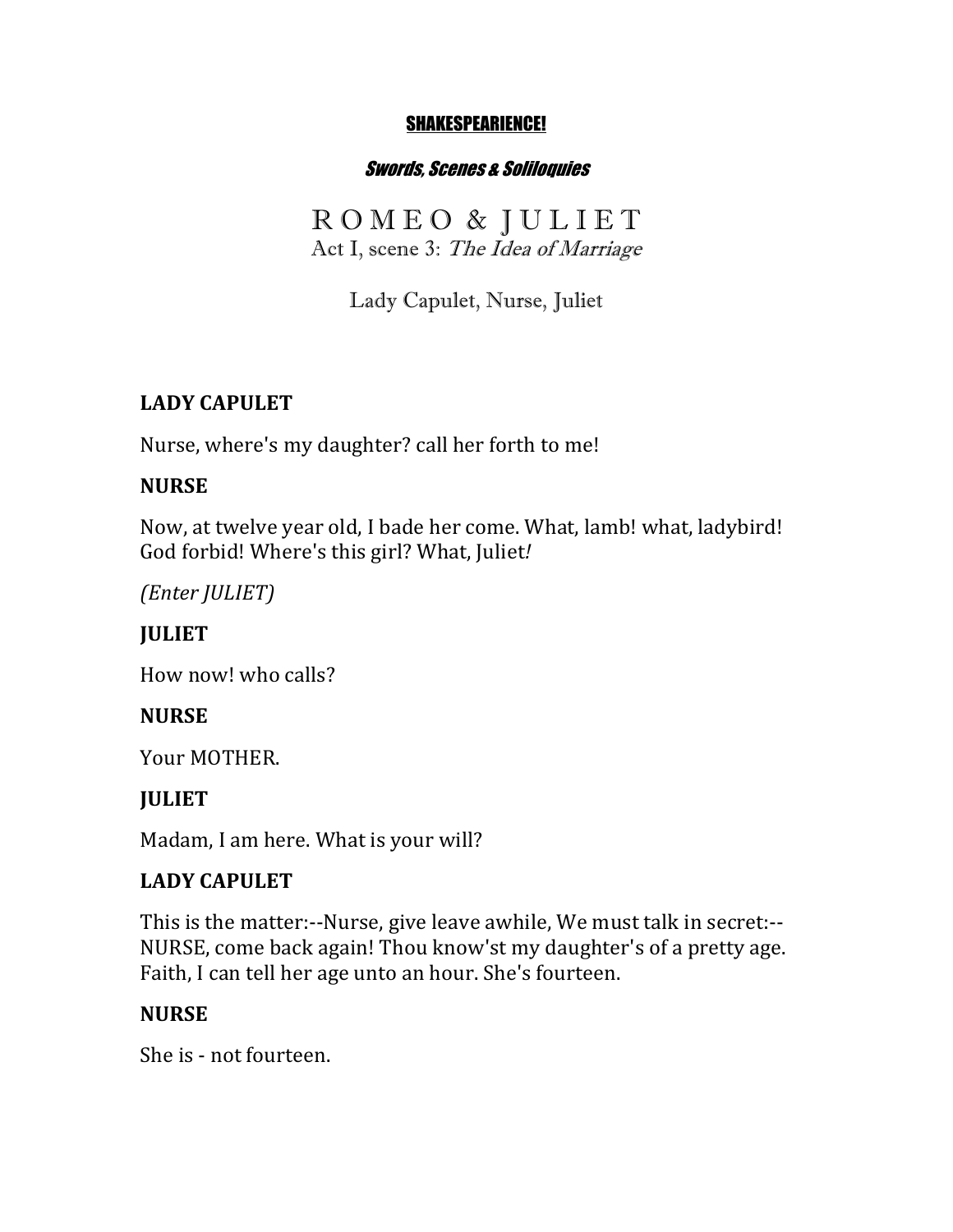## **LADY CAPULET**

Enough of this; I pray thee, hold thy peace.

### **NURSE**

Peace, I have done. *[to Juliet]* An I might live to see thee married once, I have my wish.

### **LADY CAPULET**

Marry, that 'marry' is the very theme I came to talk of. Tell me, daughter Juliet, how stands your disposition to be married?

### **JULIET**

It is an honour - that I dream not of.

#### **NURSE**

An honour!

### LADY CAPULET

Well, think of marriage now; younger than you, here in Verona, ladies of esteem, are made already mothers: by my count, I was your mother much upon these years that you are now a maid. Thus then in brief: The valiant Paris seeks you for his love.

### **NURSE**

A man, young lady! lady, such a man as all the world.

## **LADY CAPULET**

Verona's summer hath not such a flower.

### **NURSE**

Nay, he's a FLOWER; in faith, a very flower!!

*[exit]*